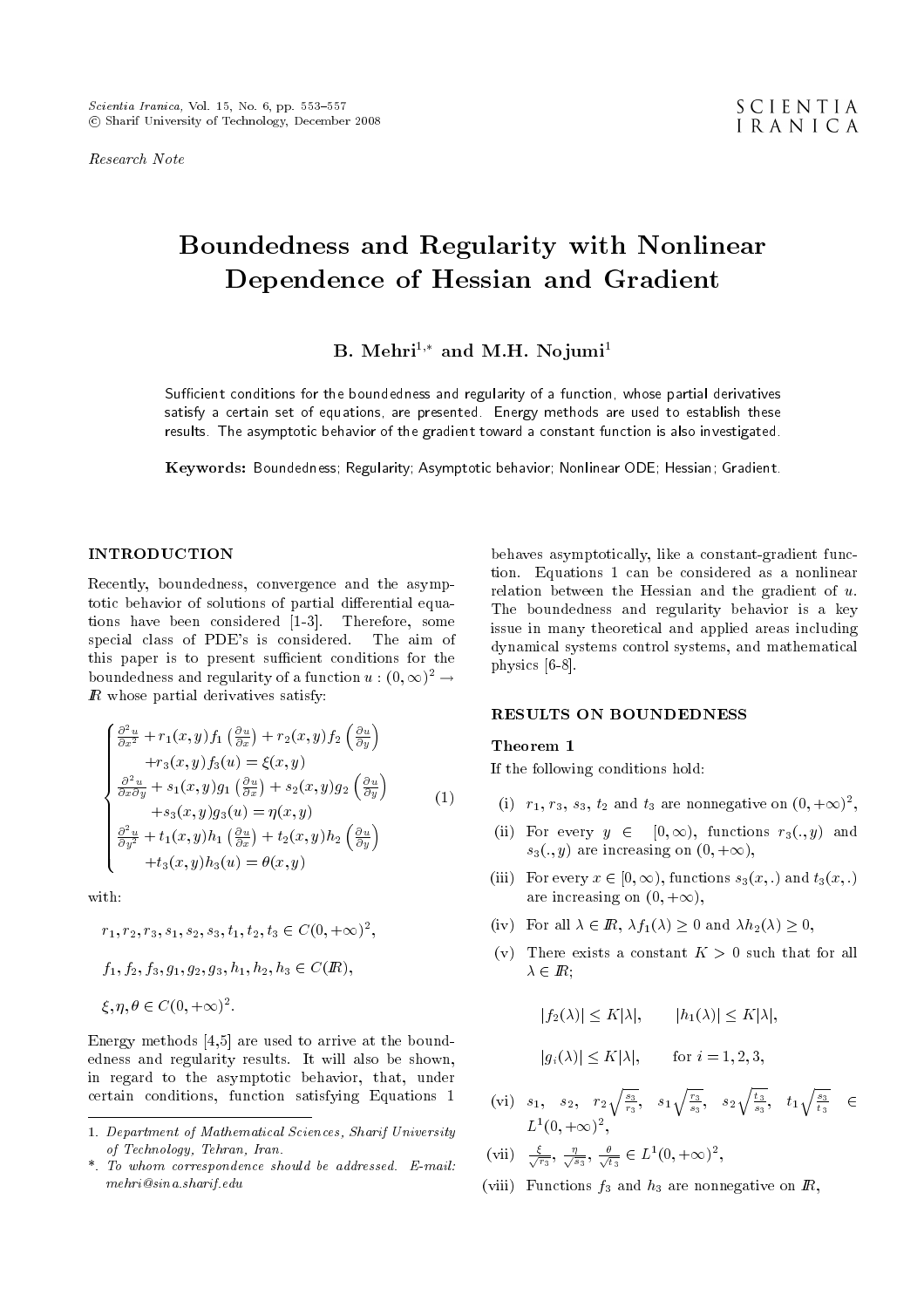(ix) Functions  $F_3$  and  $H_3$  defined by:

$$
F_3(w) := \int_0^w f_3(\lambda) d\lambda,
$$
  

$$
H_3(w) := \int_0^w h_3(\lambda) d\lambda,
$$

have the property:

$$
\lim_{w \to \pm \infty} F_3(w) = +\infty,
$$
  

$$
\lim_{w \to \pm \infty} H_3(w) = +\infty,
$$

then, for every set, functions  $a(x)$ ,  $\alpha(x)$ ,  $b(y)$  and  $\beta(y)$  are defined on  $(0, +\infty)$  with the following properties:

- $(x)$  Functions a and b nonnegative and decreasing on  $(0, +\infty),$
- (xi) Functions  $\alpha$  and  $\beta$  nonnegative and decreasing on  $(0, +\infty),$

(xii) 
$$
\sqrt{\frac{\alpha r_3}{a}}, \sqrt{\frac{as_3}{\alpha}}, \sqrt{\frac{bs_3}{\beta}}, \sqrt{\frac{\beta t_3}{b}} \in L^1(0, +\infty)^2
$$
,

the functions

$$
u, \qquad \frac{u}{\sqrt{a/\alpha}}, \qquad \frac{u}{\sqrt{b/\beta}}, \qquad \frac{1}{r_3} \frac{\partial u}{\partial x}, \qquad \frac{1}{s_3} \frac{\partial u}{\partial x},
$$

$$
\frac{1}{s_3} \frac{\partial u}{\partial y}, \qquad \frac{1}{t_3} \frac{\partial u}{\partial y},
$$

are all bounded on  $(0, +\infty)^2$ .

# Proof

Introducing:

$$
v_{ij} := \frac{\partial^{i+j} u}{\partial x^i \partial y^j}, \quad \text{for } i, j = 0, 1, 2, \quad i + j \le 2,
$$

we transform Equations 1 into:

$$
\begin{cases}\nv_{20} = \xi - r_1 f_1(v_{10}) - r_2 f_2(v_{01}) - r_3 f_3(v_{00}) \\
v_{11} = \eta - s_1 g_1(v_{10}) - s_2 g_2(v_{01}) - s_3 g_3(v_{00}) \\
v_{02} = \theta - t_1 h_1(v_{10}) - t_2 h_2(v_{01}) - t_3 h_3(v_{00})\n\end{cases} (2)
$$

Defining two "energy functions":

$$
E_F := \frac{\alpha}{a}v_{00}^2 + \frac{1}{r_3}v_{10}^2 + \frac{1}{s_3}v_{01}^2 + 2F_3(v_{00}),
$$
  

$$
E_H := \frac{\beta}{b}v_{00}^2 + \frac{1}{s_3}v_{10}^2 + \frac{1}{t_3}v_{01}^2 + 2H_3(v_{00}),
$$

we have:

$$
\frac{\partial E_F}{\partial x} = \left(\frac{1}{a}\frac{d\alpha}{dx} - \frac{\alpha}{a^2}\frac{da}{dx}\right)v_{00}^2 - \frac{1}{r_3^2}\frac{\partial r_3}{\partial x}v_{10}^2 \n- \frac{1}{s_3^2}\frac{\partial s_3}{\partial x}v_{01}^2 + 2\frac{\alpha}{a}v_{00}v_{10} + 2\frac{1}{r_3}v_{10}\xi + 2\frac{1}{s_3}v_{01}\eta \n- 2\frac{r_1}{r_3}v_{10}f_1(v_{10}) - 2\frac{s_2}{s_3}v_{01}g_2(v_{01}) - 2v_{01}g_3(v_{00}) \n- 2\frac{r_2}{r_3}v_{10}f_2(v_{01}) - 2\frac{s_1}{s_3}v_{01}g_1(v_{10}),
$$
\n(3)  
\n
$$
\frac{\partial E_H}{\partial x} = \left(\frac{1}{a}\frac{d\beta}{d\beta} - \frac{\beta}{a}\frac{db}{d\beta}\right)v_{01}^2 - \frac{1}{a}\frac{\partial s_3}{\partial x}v_{10}^2
$$

$$
\frac{\partial E_H}{\partial y} = \left(\frac{1}{b}\frac{d\beta}{dy} - \frac{\beta}{b^2}\frac{db}{dy}\right)v_{00}^2 - \frac{1}{s_3^2}\frac{\partial s_3}{\partial y}v_{10}^2 \n- \frac{1}{t_3^2}\frac{\partial t_3}{\partial y}v_{01}^2 + 2\frac{\beta}{b}v_{00}v_{01} + 2\frac{1}{s_3}v_{10}\eta + 2\frac{1}{t_3}v_{01}\theta \n- 2\frac{t_2}{t_3}v_{01}h_2(v_{01}) - 2\frac{s_1}{s_3}v_{01}g_1(v_{01}) - 2v_{10}g_3(v_{00}) \n- 2\frac{s_2}{s_3}v_{10}g_2(v_{01}) - 2\frac{t_1}{t_3}v_{10}h_1(v_{10}).
$$
\n(4)

Assumptions (i), (ii), (iii), (iv),  $(v)$ ,  $(x)$  and  $(xi)$  yield:

$$
\frac{\partial E_F}{\partial x} \le 2 \frac{\alpha}{a} |v_{00}| |v_{10}| + 2 \frac{1}{r_3} |v_{10}| |\xi| + 2 \frac{1}{s_3} |v_{01}| |\eta|
$$
  
+ 2K|s<sub>2</sub>|  $\frac{v_{01}^2}{s_3}$  + 2K|v<sub>01</sub>||v<sub>00</sub>|  
+ 2K $\left(\frac{|r_2|}{r_3} + \frac{|s_1|}{s_3}\right) |v_{10}| |v_{01}|,$ 

and:

$$
\frac{\partial E_H}{\partial y} \le 2 \frac{\beta}{b} |v_{00}| |v_{01}| + 2 \frac{1}{s_3} |v_{10}| |\eta| + 2 \frac{1}{t_3} |v_{01}| |\theta|
$$
  
+ 2K|s\_1|  $\frac{v_{10}^2}{s_3}$  + 2K|v\_{10}| |v\_{00}|  
+ 2K  $\left( \frac{|s_2|}{s_3} + \frac{|t_1|}{t_3} \right) |v_{10}| |v_{01}|.$ 

By assumption (viii) and the inequality,  $2|AB| \leq A^2 +$  $B^2$ , one obtains:

$$
2\frac{\alpha}{a}|v_{00}||v_{10}| \le \sqrt{\frac{\alpha r_3}{a}}E_F,
$$
  

$$
2\frac{\beta}{b}|v_{00}||v_{01}| \le \sqrt{\frac{\beta t_3}{b}}E_H,
$$
  

$$
2\frac{1}{r_3}|v_{10}||\xi| \le \frac{|\xi|}{\sqrt{r_3}} + \frac{|\xi|}{\sqrt{r_3}}E_F,
$$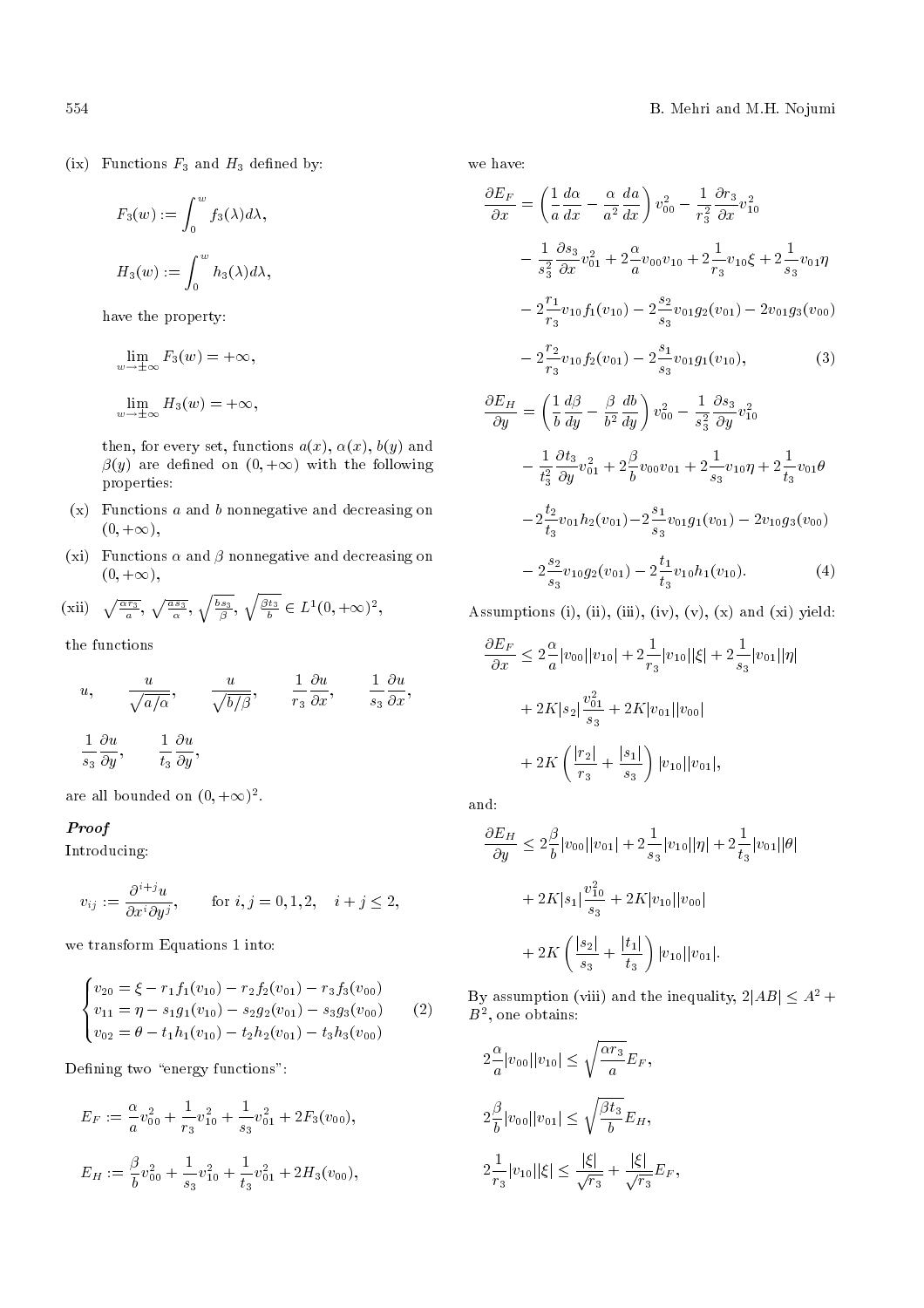Nonlinear Dependence of Hessian and Gradient 555

$$
2\frac{1}{s_3}|v_{10}||\eta| \le \frac{|\eta|}{\sqrt{s_3}} + \frac{|\eta|}{\sqrt{s_3}}E_H,
$$
  
\n
$$
2\frac{1}{s_3}|v_{01}||\eta| \le \frac{|\eta|}{\sqrt{s_3}} + \frac{|\eta|}{\sqrt{s_3}}E_F,
$$
  
\n
$$
2\frac{1}{t_3}|v_{01}||\theta| \le \frac{|\theta|}{\sqrt{t_3}} + \frac{|\theta|}{\sqrt{t_3}}E_H,
$$
  
\n
$$
2K|v_{01}||v_{00}| \le K\sqrt{\frac{as_3}{\alpha}}E_F,
$$
  
\n
$$
2K|v_{10}||v_{00}| \le K\sqrt{\frac{bs_3}{\beta}}E_H,
$$

and:

$$
2K\left(\frac{|r_2|}{r_3} + \frac{|s_1|}{s_3}\right)|v_{10}||v_{01}|
$$
  
\n
$$
\leq K\left(|r_2|\sqrt{\frac{s_3}{r_3}} + |s_1|\sqrt{\frac{r_3}{s_3}}\right)E_F,
$$
  
\n
$$
2K\left(\frac{|s_2|}{s_3} + \frac{|t_1|}{t_3}\right)|v_{10}||v_{01}|
$$

$$
\leq K\left(|s_2|\sqrt{\frac{t_3}{s_3}}+|t_1|\sqrt{\frac{s_3}{t_3}}\right)E_H.
$$

So:

$$
\frac{\partial E_F}{\partial x} \le \frac{|\xi|}{\sqrt{r_3}} + \frac{|\eta|}{\sqrt{s_3}} + \Phi E_F,\tag{5}
$$

$$
\frac{\partial E_H}{\partial y} \le \frac{|\eta|}{\sqrt{s_3}} + \frac{|\theta|}{\sqrt{t_3}} + \Psi E_H,\tag{6}
$$

where:

$$
\Phi := \sqrt{\frac{\alpha r_3}{a}} + \frac{|\xi|}{\sqrt{r_3}} + \frac{|\eta|}{\sqrt{s_3}}
$$
  
+ K  $\left[2|s_2| + \sqrt{\frac{as_3}{\alpha}} + |r_2| \sqrt{\frac{s_3}{r_3}} + |s_1| \sqrt{\frac{r_3}{s_3}}\right],$   

$$
\Psi := \sqrt{\frac{\beta t_3}{b}} + \frac{|\eta|}{\sqrt{s_3}} + \frac{|\theta|}{\sqrt{t_3}}
$$
  
+ K  $\left[2|s_1| + \sqrt{\frac{bs_3}{\beta}} + |s_2| \sqrt{\frac{t_3}{s_3}} + |t_1| \sqrt{\frac{s_3}{t_3}}\right].$ 

Integrating both sides of Relations 5 and 6, and recalling (vii), by the Gronwall Lemma for differential form, we arrive at:

$$
E_F(x, y) \le C_x \exp\left(\int_0^x \Phi(\lambda, y) d\lambda\right)
$$
  
for all  $y \in (0, +\infty)$ ,  

$$
E_H(x, y) \le C_y \exp\left(\int_0^y \Psi(x, \lambda) d\lambda\right)
$$
  
for all  $x \in (0, +\infty)$ ,

for some constants,  $C_x$  and  $C_y$ . Noting (vi), (vii) and (xii), we have:

$$
\Phi, \Psi \in L^1(0, +\infty)^2.
$$

So, for every  $y \in (0, +\infty)$ , the energy function,  $E_F(.,y)$ , is bounded on  $(0, +\infty)$  and, hence, so are the functions,  $v_{00}/(\sqrt{a/\alpha})$ ,  $v_{10}/\sqrt{r_3}$ ,  $v_{01}/\sqrt{s_3}$ ,  $F_3(v_{00})$ and  $v_{00}$ , by (viii). Similarly, for every  $x \in (0, +\infty)$ , the energy function,  $E_H(x, .)$ , is bounded on  $(0, +\infty)$ and, hence, so are the functions  $v_{00}/(\sqrt{b/\beta}),v_{10}/\sqrt{s_3}$ ,  $v_{01}/\sqrt{t_3}$ ,  $H_3(v_{00})$  and  $v_{00}$ , by (viii). This completes the proof of Theorem 1.

## Remark 1

The proof of Theorem 1 is also valid in the case  $\xi \equiv$  $\eta \equiv \theta \equiv 0.$ 

#### Remark 2

Noting Equations 3 and 4, we can see that the proof of Theorem 1 remains valid, if we relax the assumptions:

$$
\frac{\partial r_3}{\partial x} \ge 0, \qquad \frac{\partial s_3}{\partial x} \ge 0, \qquad \frac{\partial s_3}{\partial y} \ge 0, \qquad \frac{\partial t_3}{\partial y} \ge 0,
$$

in (ii) and (iii) by the weaker assumptions:

$$
\frac{1}{r_3} \frac{\partial r_3}{\partial x}, \qquad \frac{1}{s_3} \frac{\partial s_3}{\partial x}, \qquad \frac{1}{s_3} \frac{\partial s_3}{\partial y},
$$

$$
\frac{1}{t_3} \frac{\partial t_3}{\partial y} \in L^1(0, +\infty)^2.
$$

#### Theorem 2

If assumptions  $(i)$ ,  $(ii)$ ,  $(iii)$ ,  $(iv)$  and  $(vii)$  in Theorem 1 are replaced by:

- (i')  $r_1$  and  $r_2$  are nonpositive on  $(0, +\infty)^2$  and  $r_3$ ,  $s_3$  and  $t_s$  are nonnegative on  $(0, +\infty)^2$ ,
- (ii) For every  $y \in (0, +\infty)$ , the function  $s_3(., y)$  is increasing on  $(0, +\infty)$ ,
- (iii) For every  $x \in (0, +\infty)$ , the function  $s_3(x, \cdot)$  is increasing on  $(0, +\infty)$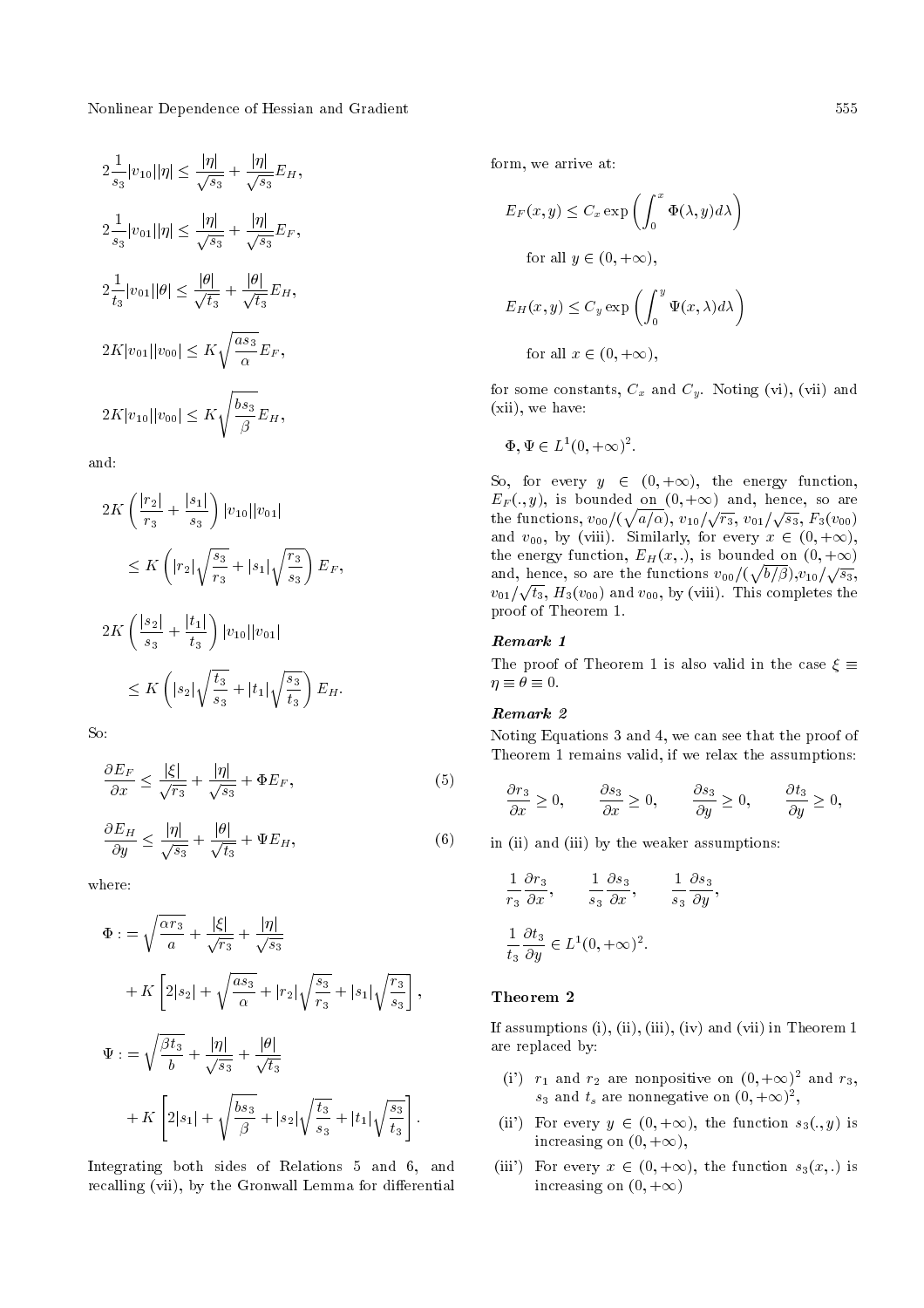(iv) There exists a constant  $M > 0$ , such that, for all  $\lambda \in \mathbb{R}$ :

$$
0 < \lambda f_1(\lambda) < M\lambda^2, \qquad 0 < \lambda h_2(\lambda) < M\lambda^2,
$$

and, for all  $(x, y) \in (0, +\infty)$ :

$$
\frac{\partial r_3}{\partial x}(x, y) + 2Mr_1(x, y)r_3(x, y) > 0,
$$
  

$$
\frac{\partial t_3}{\partial y}(x, y) + 2Mt_2(x, y)t_3(x, y) > 0.
$$

 $(vii')$ 

$$
\frac{\eta}{\sqrt{s_3}}, \qquad \frac{\xi^2}{(\partial r_3/\partial x) + 2Mr_1r_3},
$$

$$
\frac{\theta^2}{(\partial t_3/\partial y) + 2Mt_1t_3} \in L^1(0, +\infty)^2,
$$

respectively, then, the assertions of Theorem 1 remain valid, provided  $\xi \neq 0$  and  $\theta \neq 0$  (no restriction on  $\eta$ ).

#### Proof

Similar to the proof of Theorem 1, using the defined energy functions  $E_F$  and  $E_H$ , and by similar Gronwalltype arguments.

# RESULTS ON  $L^2$  REGULARITY

## Theorem 3

Under the assumptions of Theorem 2, all functions:

$$
\left(\frac{1}{a}\frac{d\alpha}{dx}\right)^{1/2}u, \qquad \left(\frac{\alpha}{a^2}\frac{da}{dx}\right)^{1/2}u, \qquad \left(\frac{1}{b}\frac{d\beta}{dy}\right)^{1/2}u,
$$

$$
\left(\frac{\beta}{b^2}\frac{db}{dy}\right)^{1/2}u,
$$

are in  $L^2(0, +\infty)^2$ .

# Proof

With the hypotheses, Relations 3 and 4 lead to:

$$
\left(\frac{1}{a}\frac{d\alpha}{dx} - \frac{\alpha}{a^2}\frac{da}{dx}\right)v_{00}^2 + \frac{(\partial r_3/\partial x) + 2Mr_1r_3}{r_3^2}v_{10}^2
$$

$$
\leq -\frac{\partial E_F}{\partial x} + \frac{|\xi|}{\sqrt{r_3}} + \frac{|\eta|}{\sqrt{s_3}} + \Phi E_F,
$$
(7)

and:

$$
\left(\frac{1}{b}\frac{d\beta}{dy} - \frac{\beta}{b^2}\frac{db}{dx}\right)v_{00}^2 + \frac{(\partial t_3/\partial y) + 2Mt_2t_3}{t_3^2}v_{01}^2
$$
\n
$$
\leq -\frac{\partial E_H}{\partial y} + \frac{|\eta|}{\sqrt{s_3}} + \frac{|\theta|}{\sqrt{t_3}} + \Psi E_H.
$$
\n(8)

By the boundedness of  $E_F$  and  $\partial E_F/\partial x$  as functions of x for every fixed y, and the boundedness of  $E_H$ and  $\partial E_H/\partial y$  as functions of y for every fixed x, by Relations 7 and 8 we observe that the expressions:

$$
\int_0^x \frac{1}{a(p)} \frac{d\alpha}{dx}(p) v_{00}(p, y) dp - \int_0^x \frac{\alpha(p)}{a^2(p)} \frac{da}{dx}(p) v_{00}^2(p, y) dp
$$
  
+
$$
\int_0^x \frac{1}{r_3^2(p, y)} \left[ \frac{\partial r_3}{\partial x}(p, y) + 2Mr_2(p, y) r_3(p, y) \right] v_{10}^2(p, y) dp,
$$

and:

$$
\int_0^y \frac{1}{b(q)} \frac{d\beta}{dy}(p) v_{00}(x, q) dq - \int_0^y \frac{\beta(q)}{b^2(q)} \frac{db}{dy}(q) v_{00}^2(x, q) dq
$$
  
+
$$
\int_0^y \frac{1}{t_3^2(x, q)} \left[ \frac{\partial t_3}{\partial y}(x, q) + 2M t_2(x, q) t_3(x, q) \right] v_{01}^2(x, q) dq,
$$

are bounded for every  $(x, y) \in (0, +\infty)^2$ , and the proof is complete by the Fubini theorem [9].

### RESULTS ON ASYMPTOTIC BEHAVIOR

#### Theorem 4

If assumptions of Theorem 2 hold together, with:

$$
r_1, r_2, s_1, s_2, t_1, t_2 \in L^1(0, +\infty)^2,
$$
  

$$
r_3, s_3, t_3 \in L^1(0, +\infty)^2 \cap L^2(0, +\infty)^2,
$$

then:

$$
\lim_{x \to \pm \infty} \frac{\partial u}{\partial x}(x, y) = 0 \text{ and } \lim_{x \to \pm \infty} \frac{\partial u}{\partial y}(x, y) = 0,
$$
  
for all  $y \in (0, +\infty)$ ,

$$
\lim_{y \to \pm \infty} \frac{\partial u}{\partial x}(x, y) = 0 \quad \text{and} \quad \lim_{y \to \pm \infty} \frac{\partial u}{\partial y}(x, y) = 0,
$$

for all 
$$
x \in (0, +\infty)
$$
.

# Proof

From Equation 2 we get:

$$
|v_{10}||v_{20}| \leq \left(\frac{|v_{10}|}{\sqrt{r_3}}\right) \sqrt{r_3} |\xi|
$$
  
+  $K\left(\frac{|v_{10}|}{\sqrt{r_3}}\right) \left(\frac{|v_{01}|}{\sqrt{s_3}}\right) |r_2| \sqrt{r_3 s_3}$   
+  $M\left(\frac{|v_{10}|}{\sqrt{r_3}}\right)^2 |r_1|r_3 + |f_3(v_{00})| \left(\frac{|v_{10}|}{\sqrt{r_3}}\right) r_3^{3/2},$